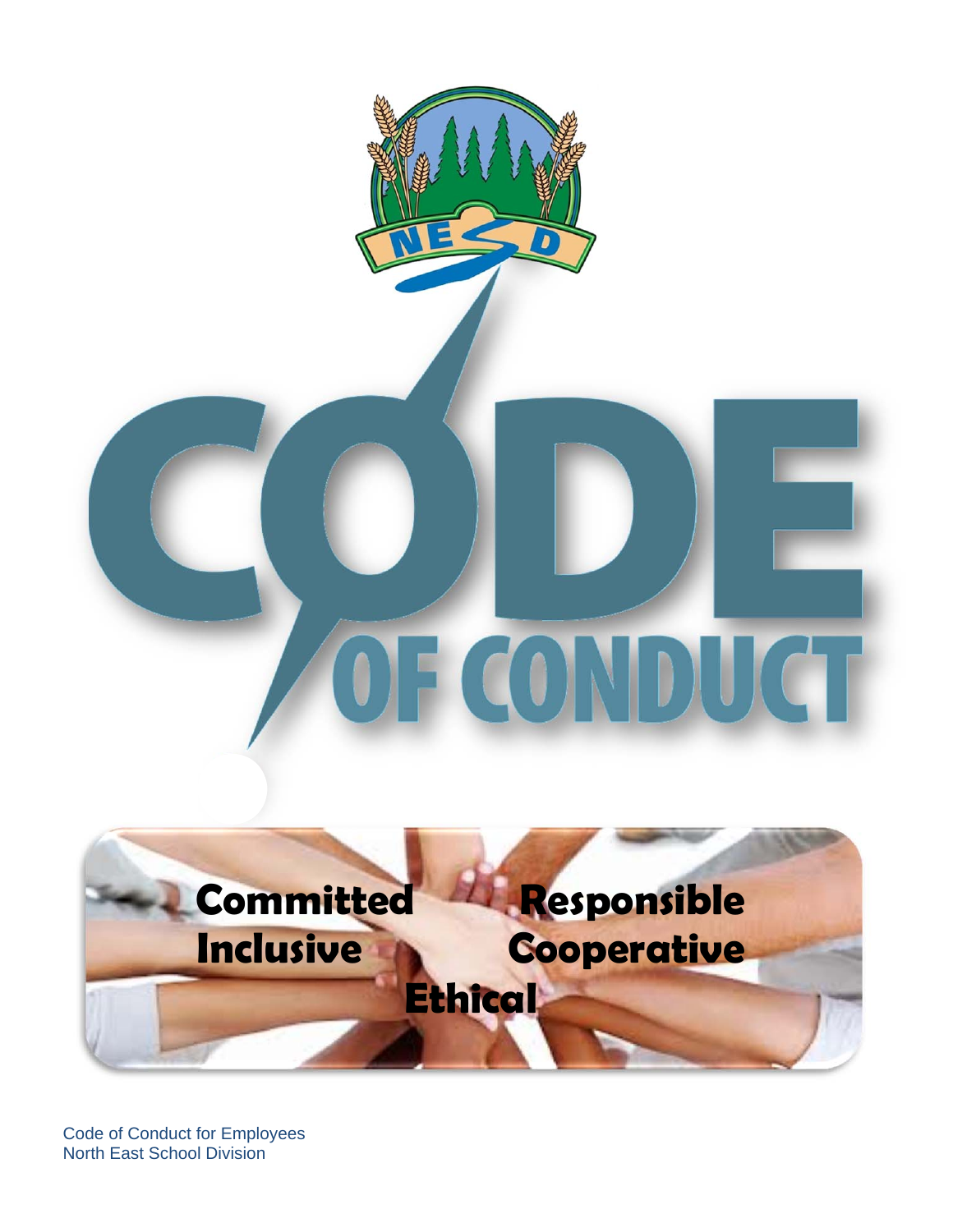# **Contents**

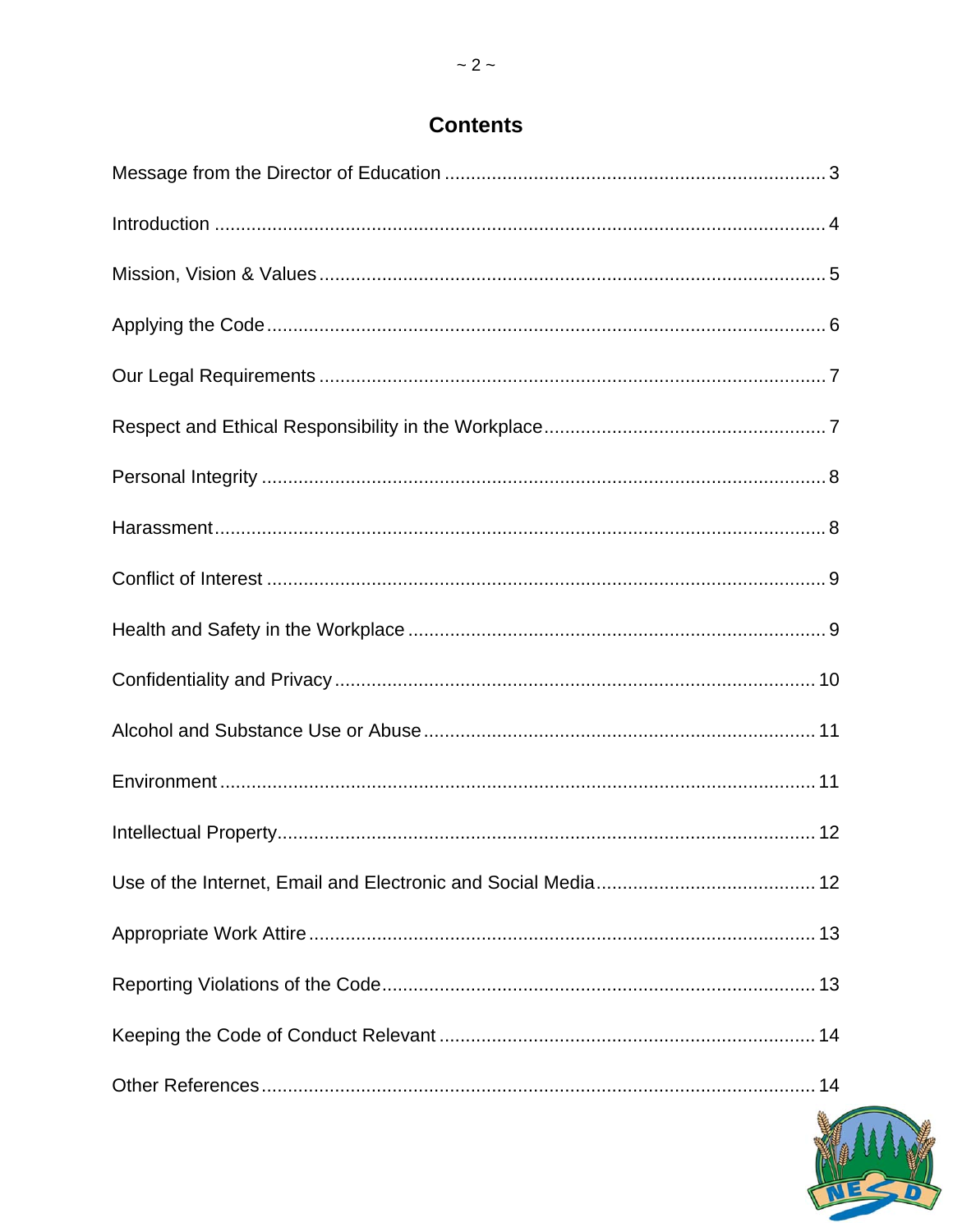# **Message from the Director of Education**

Our Code of Conduct is a roadmap, developed by employees, to guide employees to make decisions that meet the highest standards of integrity, professionalism and ethical behaviour. It supports our Board's strategic plan which brings together all the elements that will allow us to achieve our vision of Excellence in Education, including our mission and goals, and our guiding principles.

We encourage you to read and understand the Code of Conduct and to be guided by it as you perform your duties and interact with colleagues, students, parents and stakeholders on a daily basis. If you have any questions about any aspect of the Code, please consult your supervisor, your North East Teachers' Association or CUPE representative or the Human Resources Department.

Sincerely,



Don Rempel Director of Education

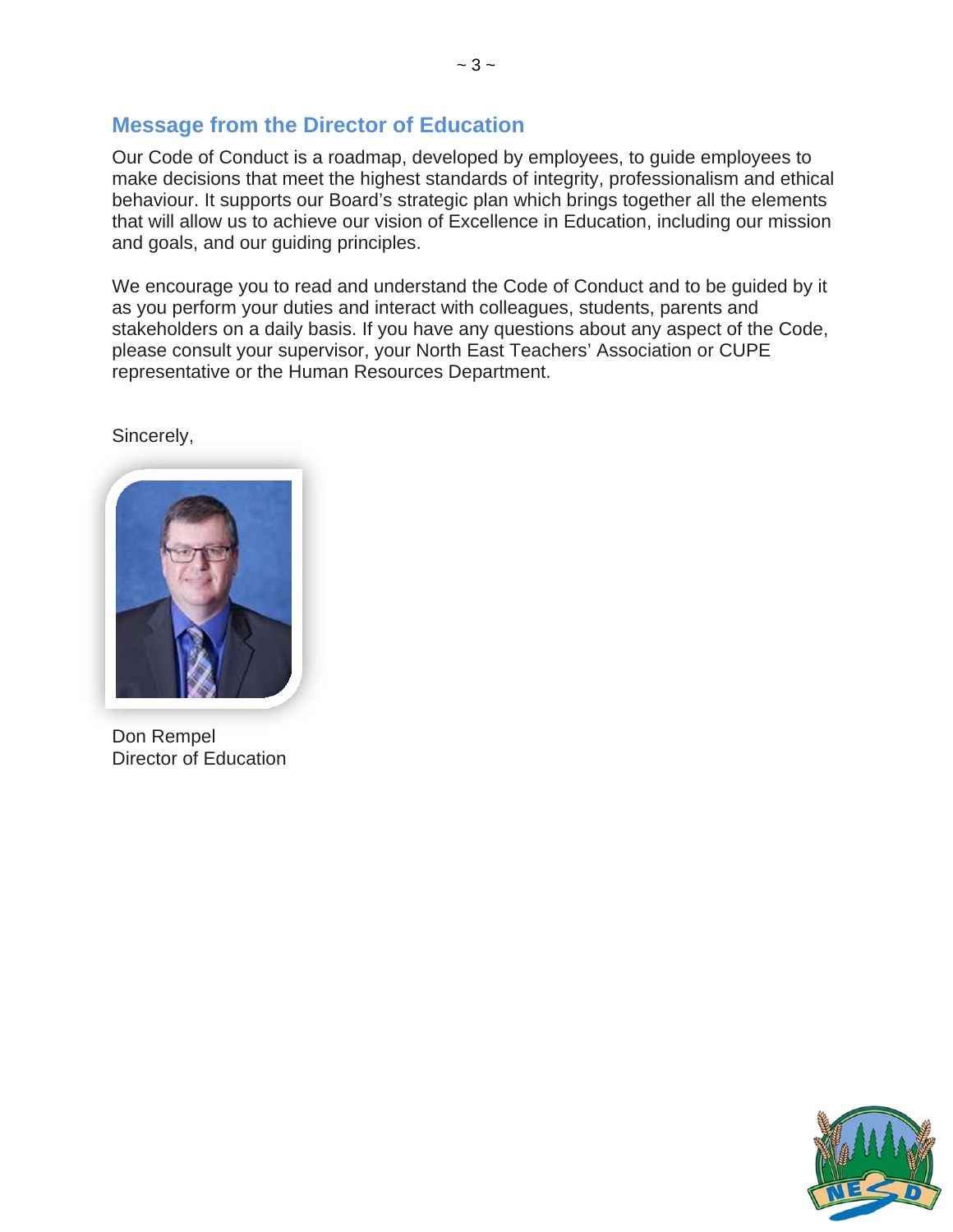# **Introduction**

This Code of Conduct (Code) establishes the standards that govern the way we deal with each other, our students, stakeholders, outside agencies, government, the media and the public. Complying with the Code is part of the terms and conditions of employment with the North East School Division.

The North East School division is committed to being accountable to the highest standards of ethics, integrity, honesty, fairness and professionalism at all times. While attaining our vision and mission is critical to our success, equally important is how we attain them. All employees are expected to evaluate each decision and action they make using the guiding principles that define our success. Those principles are:

- Commitment to be your best
- Responsibility
- Inclusiveness
- Cooperation
- **Ethics**

These principles apply to all levels of the organization and this Code is intended to help everyone make decisions that are consistent with the high expectations we set for all employees. By following the ethical practices outlined in this Code and incorporating elements of the guiding principles in our day-to-day activities, we will continue to promote a culture of excellence in the North East School Division.



This Code sets out a common baseline for all employees and it references other North East School Division policies in specific areas. In addition, certain employee groups have supplementary requirements surrounding conduct, operational procedures or regulatory rules to which they must also comply. In situations where we owe responsibilities to professional associations, self-regulatory organizations or regulators, we must also abide by those standards. Within this framework, we are all are expected to exercise good judgment and to be accountable for our actions.

All North East School Division employees are expected to review and comply with this Code upon initial employment and at regular intervals throughout their career. Furthermore, we are all obliged to report, in a timely fashion, any violations of the Code we may witness or reasonably suspect.

This Code neither replaces nor amends any collective agreement, legal or regulatory related provisions that may also apply to employees.

This Code sets out the minimum conduct requirements. Operational procedures and individual department directives may have higher expectations than this Code.

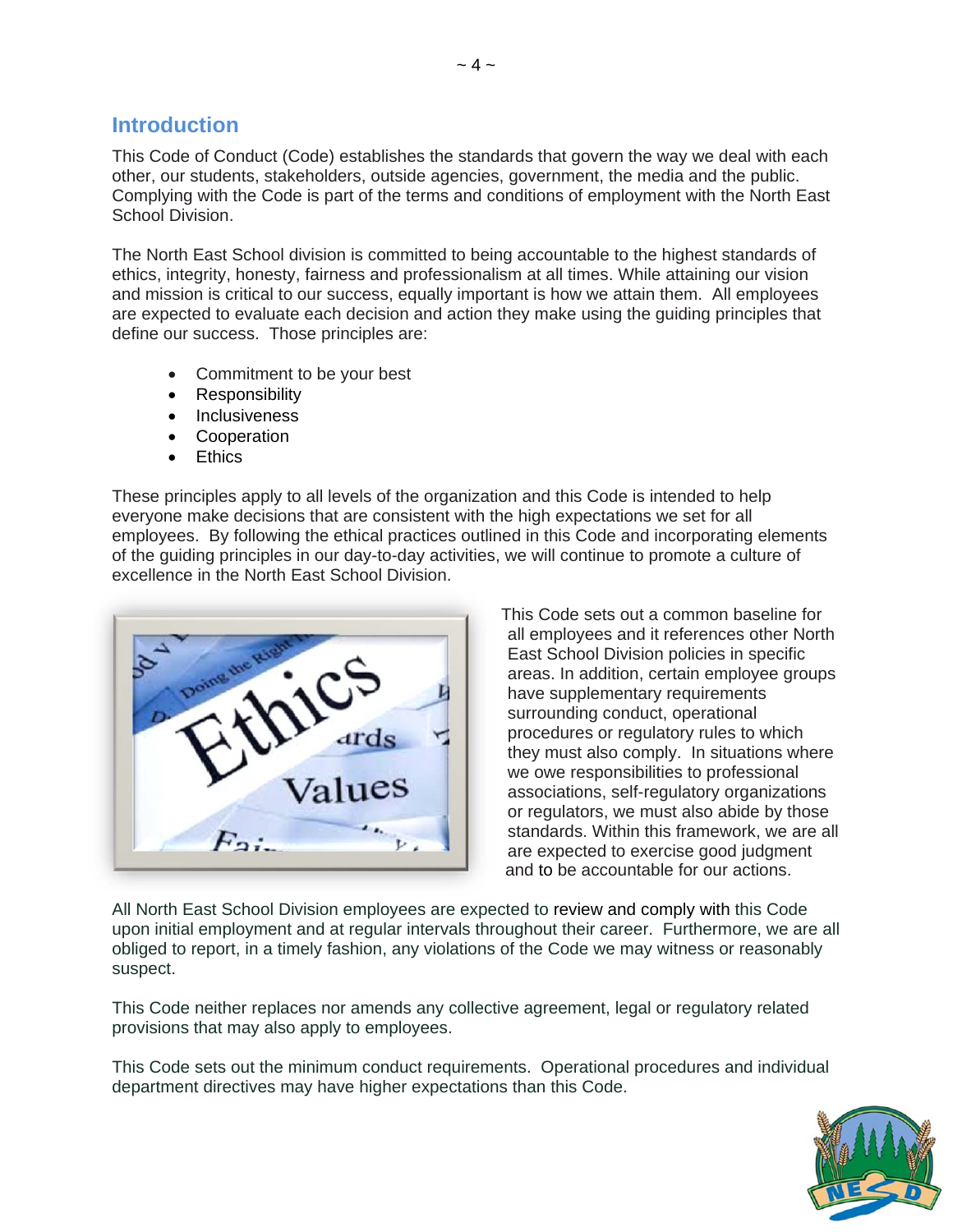# **Mission, Vision & Values**

The North East School Division mission, vision and values provide a framework to help guide our actions. This framework describes what we aim to achieve when making decisions. They inspire our culture and should guide the behaviours we demonstrate while working.

## **Vision Statement**

Our vision is education in a culture of excellence.

## **Mission Statement**

Our mission is to ensure every student has the opportunity to succeed.

## **Guiding Principles**

Success in the North East School Division is achieved through the following shared values:

## **Commitment to Be your Best**

We are committed to the pursuit of excellence and the achievement of one's personal best.

## **Responsible**

We are committed to individual and organizational accountability.

## **Inclusive**

We are committed to a culture of mutual respect which is responsive to the diversity among people.

#### **Cooperative**

We are committed to collaborative relationships fostered by open communications.

## **Ethical**

We are committed to conducting ourselves with integrity and compassion.

## **The North East School Division commits to provide you with:**

- a safe, healthy, respectful and productive work environment
- fair and equitable treatment
- opportunities for professional development
- protection from harassment
- protection from retaliation after good faith disclosures of improper activities.

## **The North East School Division expects you to:**

- act with integrity at all times
- be present and productive during working hours
- operate within the law
- follow the Code of Conduct, organizational policies and practices
- take personal accountability for your workplace actions
- demonstrate a sense of respect, loyalty, good faith and responsibility toward one another and the school division
- keep organization information confidential
- exercise sound judgment in decision making
- report violations of the Code of Conduct and other policies and practices

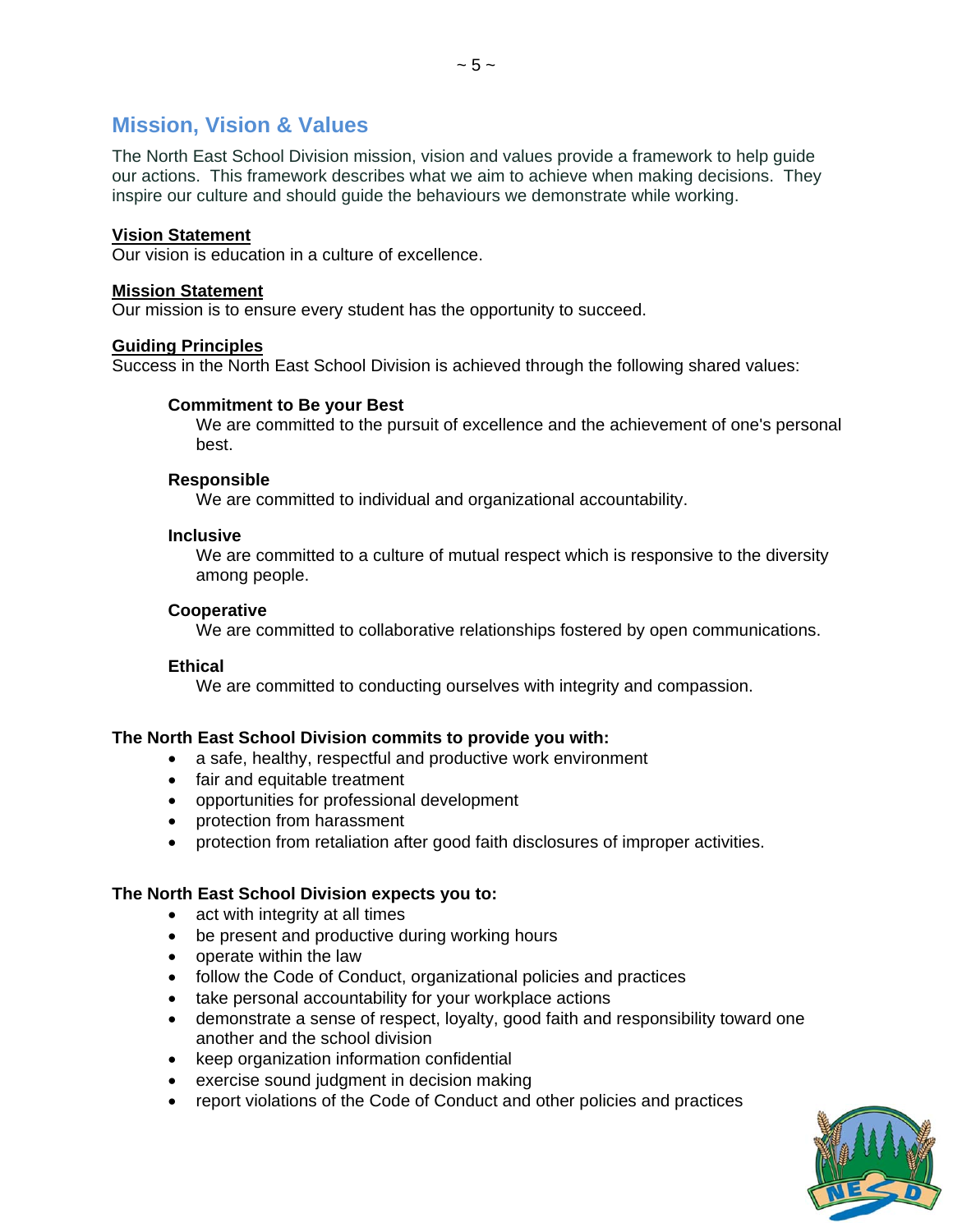# **Applying the Code**

Most of the time, it is relatively easy for us to know how we should perform our jobs while adhering to the school division mission, vision and values. However, from time to time we may be confronted with unusual situations that require us to stop and think about the best behaviour to adopt or the best decisions to make for the school division.



This Code provides a clear guide in such situations. Of course, it is impossible for this Code to list every action

that should be avoided or action that should be favoured. Instead, it provides guidelines regarding a number of common situations that may be encountered.

When you face a dilemma, we recommend using the following process to making these types of decisions (see below):

## **Step 1: When we recognize that we are faced with a challenging decision, we should:**

- Collect the necessary information, and
- Consider what is right, legal and fair, without rationalizing

## **Step 2: We should consider the available options and:**

- Weigh the ethical pros and cons
- Consider the impact of the options on North East School Division stakeholders
- Think about the long-term impact of the decision

#### **Step 3: We should develop a preliminary decision and test it by asking ourselves:**

- Does it strike the right balance?
- Do I think I would be able to explain the decision to those affected by it?
- Might this decision harm the North East School Divisions' or my reputation?
- Should I get help from my supervisor or others to make the decision?

#### **Step 4: We should make the decision and be transparent**

- We should acknowledge difficult ethical decisions that make us uncomfortable and may require us to choose between two imperfect outcomes
- We should feel free to review them with our supervisor
- The Board and Executive Council are expecting us to make decisions that are legal, compliant and we believe are in the best interest of students.

If, after careful thought, you still have concerns, we urge you to consult your supervisor, the North East School Division operational procedure manual or other related documents that may be applicable to your specific situation.

Any questions regarding the application of the Code may be submitted to the Superintendent of Human Resources or any member of the Code of Conduct Committee.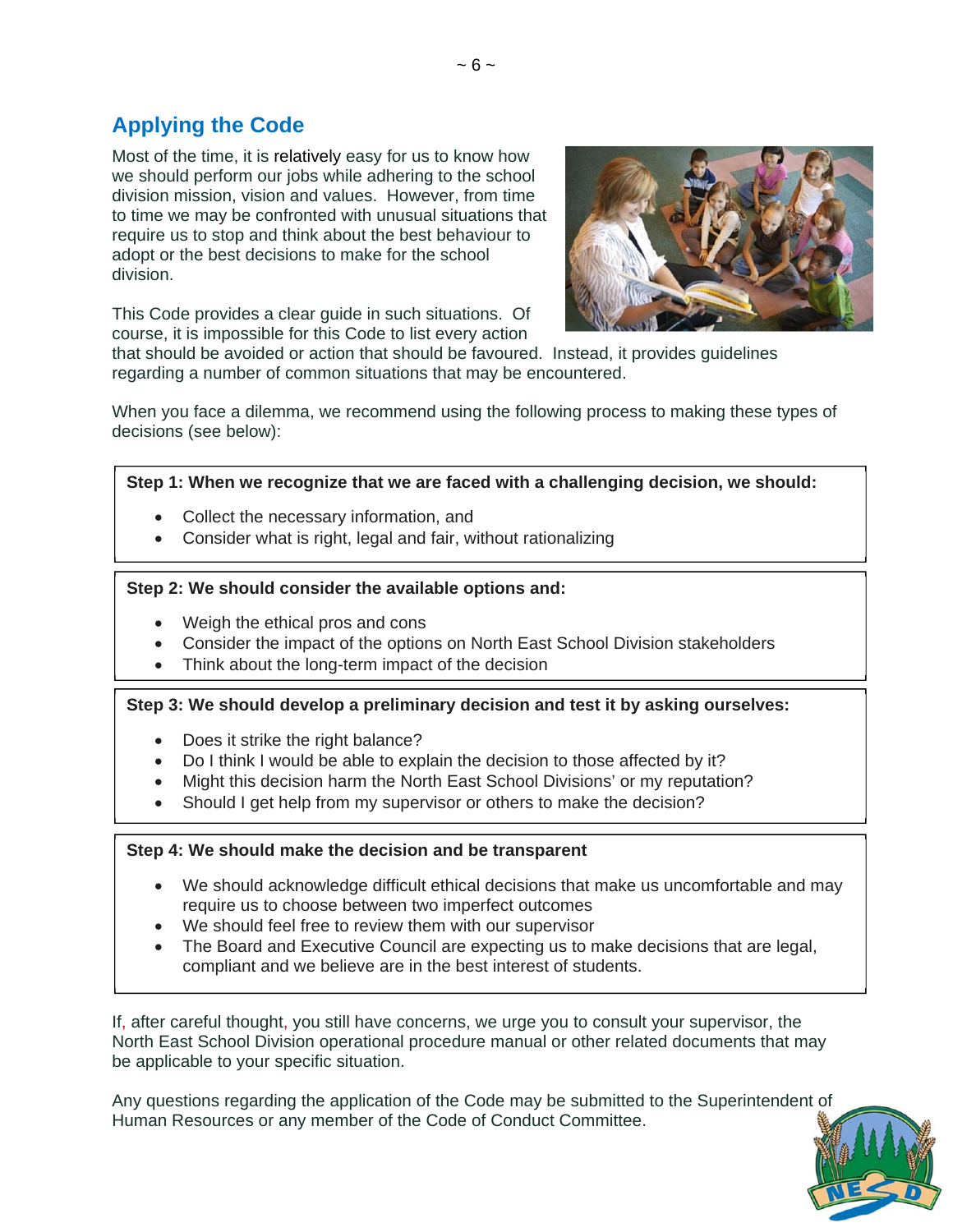# **Our Legal Requirements**

Concern for what is right should be our first consideration in all of our decisions and actions. That includes compliance with the law. Therefore we need to be familiar with and observe all laws and regulations relating to the North East School Division in the departments for which we work. We must avoid performing any task that could reasonably be considered legally suspect, even if it might have been common practice in the past. Adhering to the requirements in this Code and other North East School Division policies and procedures that relate to our job functions will help us fulfill these requirements.

## **As an NESD employee you should not:**

- knowingly assist or allow employees to take actions which would violate the law
- knowingly induce an employee of another organization to breach that organization's code of conduct or the law.



If a question regarding the above arises, you should seek advice from your direct supervisor or a human resources representative.

# **Respect and Ethical Responsibility in the Workplace**

It is every employee's responsibility to fulfill the terms and conditions of their contract of employment and it is also each person's responsibility to work with colleagues and students in mutually supportive ways to develop effective professional relationships with members of the educational community.

## **As an NESD employee you should:**

- Promote an atmosphere of respect for all employees, students and stakeholders
- Conduct relationships will all employees, students and stakeholders in ways that are consistent with principles of equity, fairness and respect for others.
- Respond unselfishly to colleagues seeking professional assistance.
- Respect the various roles and responsibilities of individuals involved in the educational community. This includes the legitimate authority provided to the leadership of the school division
- Not criticize the competence or professional reputation of another employee (unless legally mandated) until after the other person has been informed of the criticism.
- To not take any steps to secure the discipline or dismissal of another staff member because of animosity or for personal advantage.
- Foster and maintain open and honest communication.
- Appropriately and constructively express your opinions and suggestions regarding the administration of the school division and its employees using proper channels.

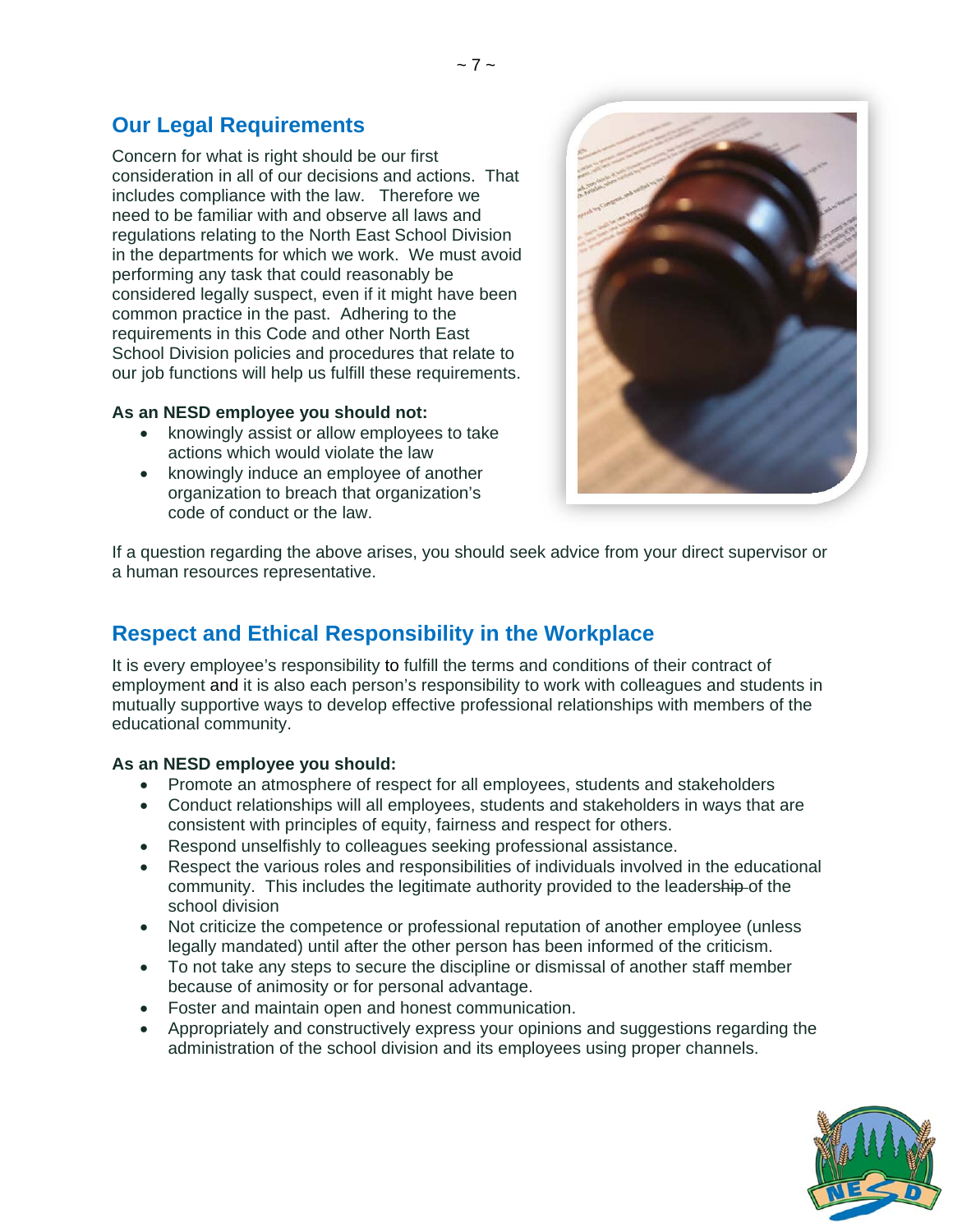# **Personal Integrity**

As outlined in the operational policy and procedural manual (Module 5 – Human Resources), you must inform the Director of Education or designate (the Superintendent of Human Resources) when you are charged with a criminal offence, and again if you are found guilty of, or plead guilty or no contest to, a criminal offence. There may be employment consequences if an employee is charged with or found guilty of an offence, or pleads guilty or no contest to an offence. Many motor vehicle-related offences of a less serious type (e.g., minor traffic violations, speeding) are not criminal offences, and do not have to be reported.



If you are not sure whether a charge or guilty finding should be reported, please feel free to confidentially discuss the situation with the Superintendent of Human Resources.

# **Harassment**

Every North East School Division employee has the right to a workplace free from harassment.

Harassment is any objectionable behaviour which may include actions, language, gestures, and/or written material, and which the harasser knows or ought reasonably to know is abusive and unwelcome. This includes harassment based on a person's race, national or ethnic origin, colour, religion, age, sex, sexual orientation, marital status, family status or pardoned conviction. All of these forms of harassment are illegal under the *Saskatchewan Human Rights Act* and the *Occupational Health and Safety Act*.

# **Harassment includes:**

- threats or bullying
- unwanted or unnecessary physical contact
- demands for sexual favours in exchange for favourable treatment
- excessively offensive remarks, such as unwelcome, graphic or suggestive comments about an individual's body, appearance or dress
- obscene jokes or other inappropriate, sexually explicit or offensive language
- displaying pornographic or sexually suggestive material or pictures in the workplace
- using demeaning terms to refer to a person's national or ethnic origin or race

The North East School Division considers it the obligation of all employees to report any incidents of harassment they may witness or of which they become aware to their supervisor or superintendent.

## **As an NESD employee you should:**

- treat others the way you would like to be treated, with respect, courtesy and sensitivity
- not initiate or take part in any form of harassment
- exercise authority with care, and in a way that isn't considered or seen as harassment
- not be afraid to speak up if you feel you are being harassed.

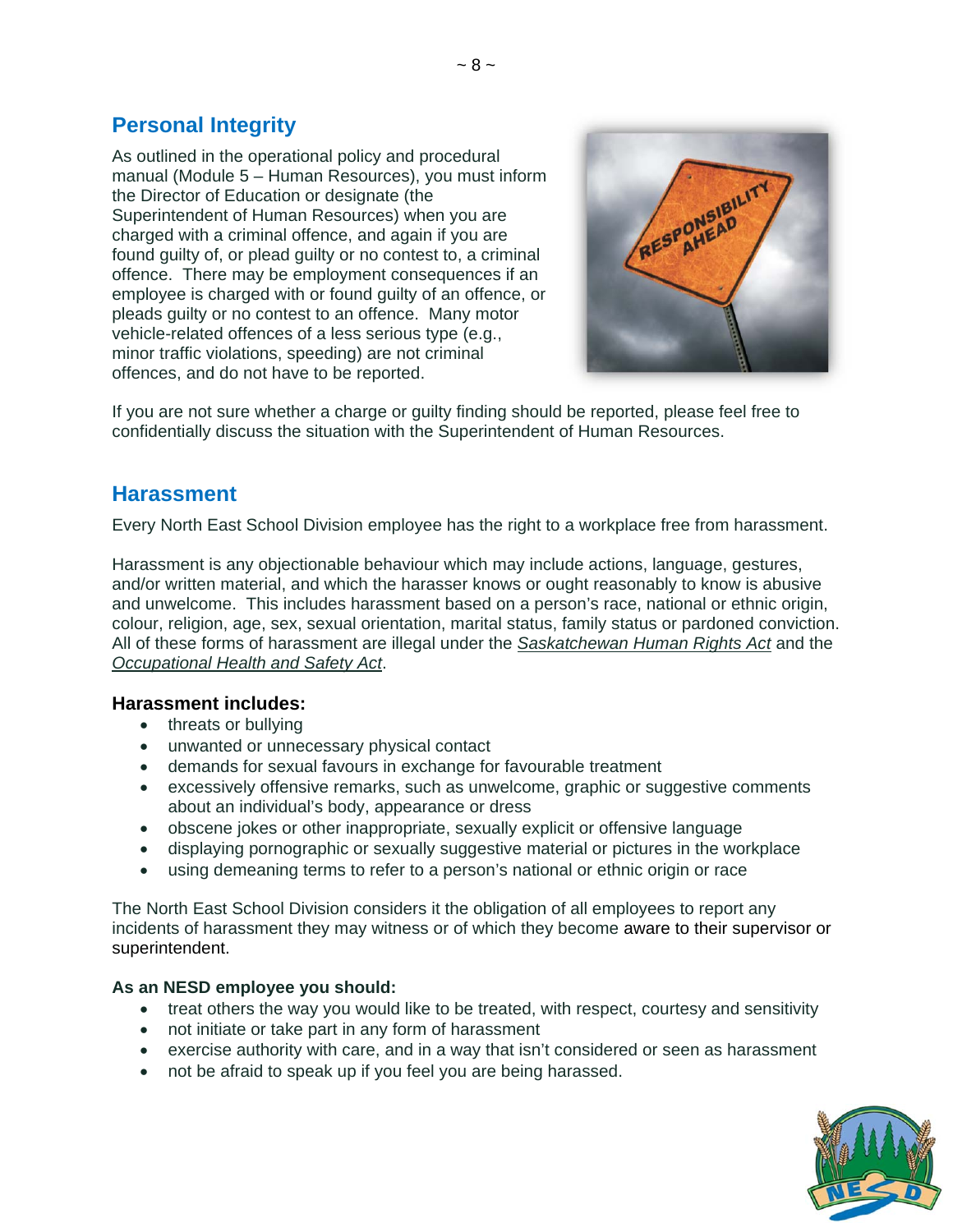For additional information, consult the Harassment Policy in Module 5 of the NESD Operational Policies and Procedures, your local collective agreement or contact a member of the Human Resources Department.

# **Conflict of Interest**

A conflict of interest occurs when your personal interests interfere with, or might be seen by others to interfere with, the interests of the North East School Division. The NESD expects its employees to act in a way that preserves and enhances its reputation. The honesty and impartiality of NESD employees should never be in doubt.

# **As an North East School Division employee you should:**

- disclose significant private or financial interests in organizations under contract to the NESD, including those of your spouse and dependents.
- get approval from your supervisor before using work time & resources for non-work activities
- not take part in activities or businesses outside of work that may damage the reputation of the NESD.
- during and after your employment with NESD not disclose confidential, privileged or proprietary information, or use this information to advance your own interests
- not place yourself in a position where you might benefit (or seem to benefit) from the use of the facilities, equipment, time or materials
- not use your position to advance your interests or those of your family or friends;
- transfer employment to ensure you do not have family members directly reporting to you
- not participate in political activities during working hours or use facilities and resources for such activities
- do not accept gifts from parents, community members, stakeholders, contractors or suppliers that could obligate you or the NESD in any way;
	- $\circ$  gifts of nominal value that do not obligate you or the organization in any way are permitted

If you feel you may be in a conflict of interest, please inform your supervisor in a timely fashion.

# **Health and Safety in the Workplace**

The North East School Division makes every effort to work with employees and bargaining agents to make our workplaces as safe and healthy as possible. The integration of safety and health considerations in all work-related activities, processes and practices is a key means to reducing the risk of injury and illness.

The NESD provides training and our Employee Assistance Programs to foster healthy lifestyles, assist employees and family members who may be experiencing difficulties in their personal or work lives, and help to safely re-integrate disabled or injured employees into the workforce.



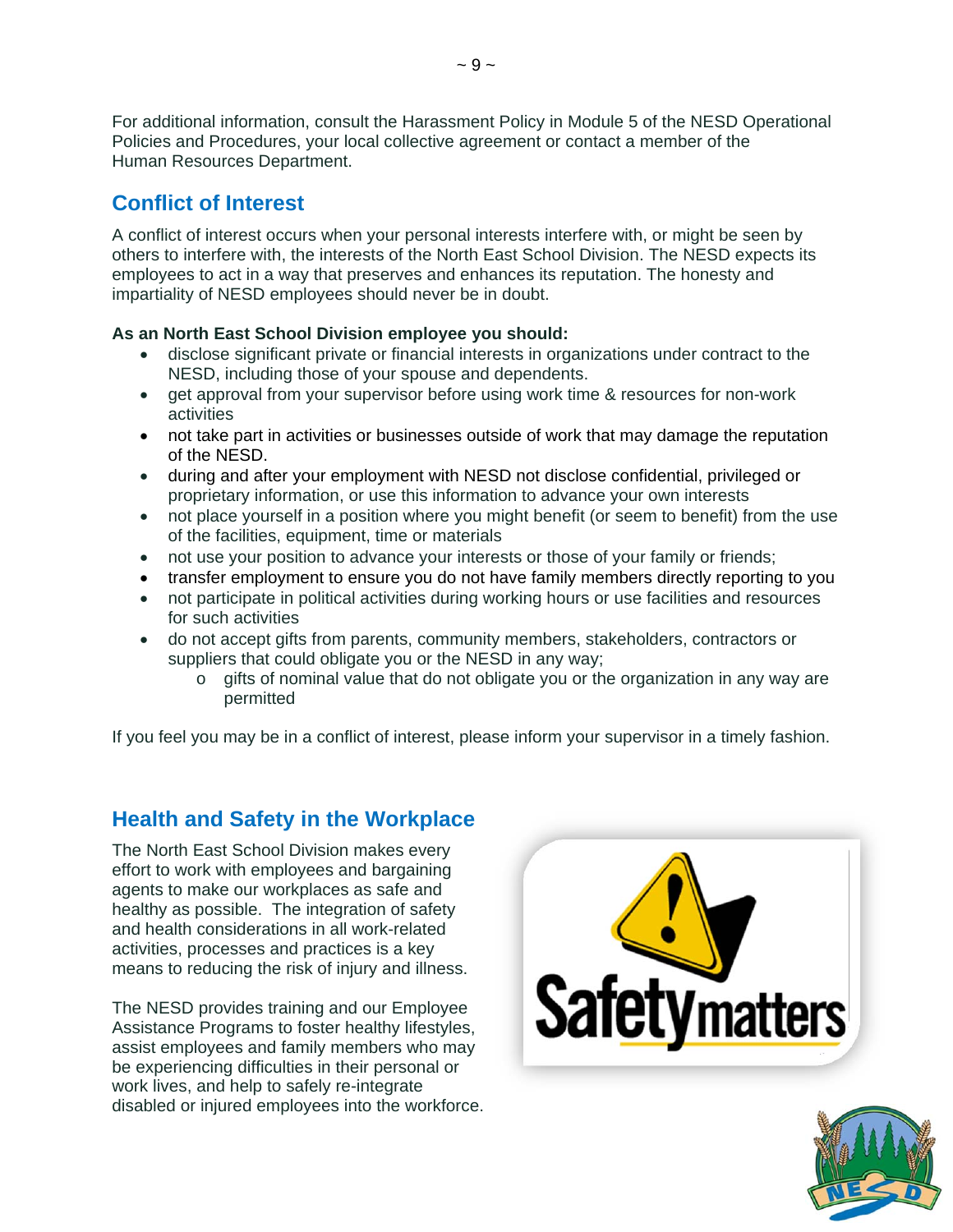We do this by respecting obligations outlined in the Occupational Health and Safety Act, the Human Rights Act and working with our local union to fulfill the obligations that have been included in the local collective agreement. We take health and safety into account when we:

- plan and design facilities and equipment, jobs, work methods and materials
- provide first aid supplies and training for first aid attendants
- consider all aspects of the NESD's day-to-day operations.
- accommodate disabled employees in suitable jobs

## **As an NESD employee you should:**

- follow all safety rules related to your job
- not endanger or put at risk the health and safety or well-being of others
- use and wear safety equipment, clothing and devices identified for your job
- not be under the influence of alcohol or illegal drugs while working
- never resort to violent behavior
- report injuries, accidents and unsafe conditions to your supervisor as soon as possible
- take responsibility for your personal health, safety and well-being, through resources available both within the NESD and in your community
- co-operate in the accommodation process whether you are disabled and need job accommodation, or whether you have co-workers who are being accommodated
- get immediate help for an injured or ill co-worker from a first aid attendant or supervisor, or for yourself if you are injured or ill
- reach out for help if you are having personal or work life difficulties. Use the available Employee Assistance Program or a resource in your community
- when appropriate, encourage co-workers to seek help for personal or work life difficulties.

# **Confidentiality and Privacy**

The North East School Division protects the privacy of employees, stakeholders and students who share information with the organization. We recognize and accept our responsibility to safeguard the privacy, confidentiality and security of all personal information, in compliance with *the Local Authority Freedom of Information and Protection of Privacy Act*.

The NESD maintains the private information we hold, and manages how this information is used, by whom, and for what legitimate purpose. We also assess all new initiatives for privacy impact and ensure that all privacy concerns are addressed.

# **As an NESD employee you are required to:**

- not share the private information of any person except for the purpose for which the information was originally collected and only with those authorized to receive it
- ensure that the personal information the corporation maintains about you is updated, exact and complete

Please contact the Superintendent of Human Resources if you have any concerns about how your personal information or anyone else's personal information is managed.



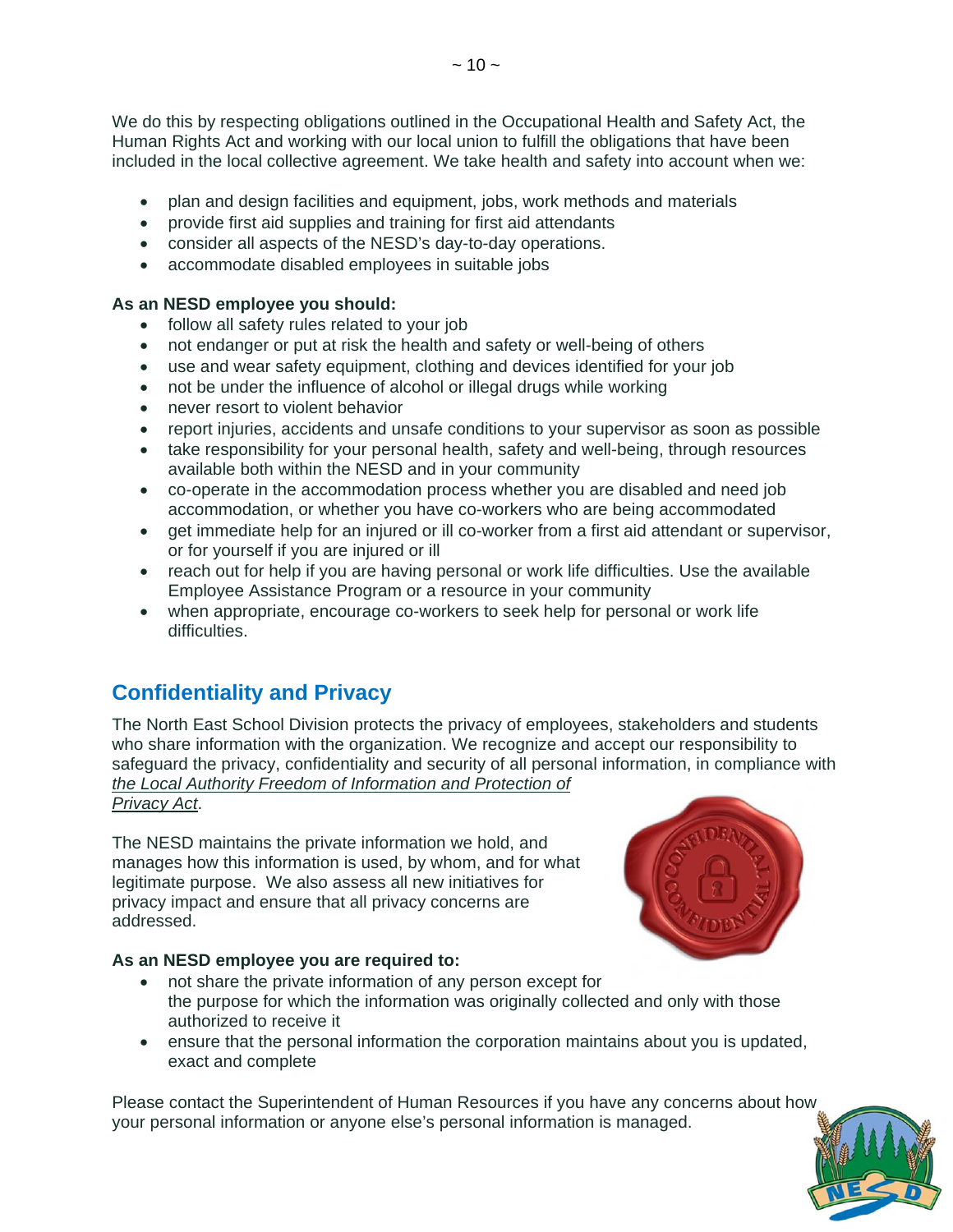# **Alcohol and Substance Use or Abuse**

The North East School Division is committed to providing a work environment that is free of alcohol and drug use or abuse.

## **As an NESD employee you should not:**

- consume alcoholic beverages during working hours;
- consume, provide or serve alcoholic beverages in school division facilities, except when approved by the Director of Education or their designate
- provide or serve alcoholic beverages at events to individuals (including employees) who are under the legal drinking age or who are impaired
- consume, possess, sell or distribute illegal substances at any school division function, or at any time when you may be identified as an NESD employee.

When alcoholic beverages are served and consumed at school division facilities or school division sanctioned events, the most senior employee on site is responsible for the site and for ensuring procedures are in place to comply with this section. In addition, all employees are encouraged to take reasonable steps to prevent other employees or guests from driving while impaired or to report any situation to a responsible member of management.

# **Environment**

The North East School Division believes that protecting the environment is essential to the wellbeing of its employees and the communities it serves. The school division is committed to comply with all environmental laws and regulations, and to go beyond them whenever it makes economic sense.

## **As an NESD employee you should:**

- read and follow any signs, labels, instructions and work rules related to the proper handling, storage and disposal of toxic substances and hazardous waste
- scrupulously avoid disposing of toxic substances and hazardous waste in the garbage or down the sink or toilet
- use all available recovery, recycling or waste disposal arrangements, including a designated local hazardous waste contractor
- immediately report leaks, spills, inadequate cleanup or improper disposal of any toxic substances or hazardous waste to your supervisor



- adopt environmentally friendly practices and products where feasible
- recycle waste such as paper, cardboard, glass, Styrofoam and metal where possible.

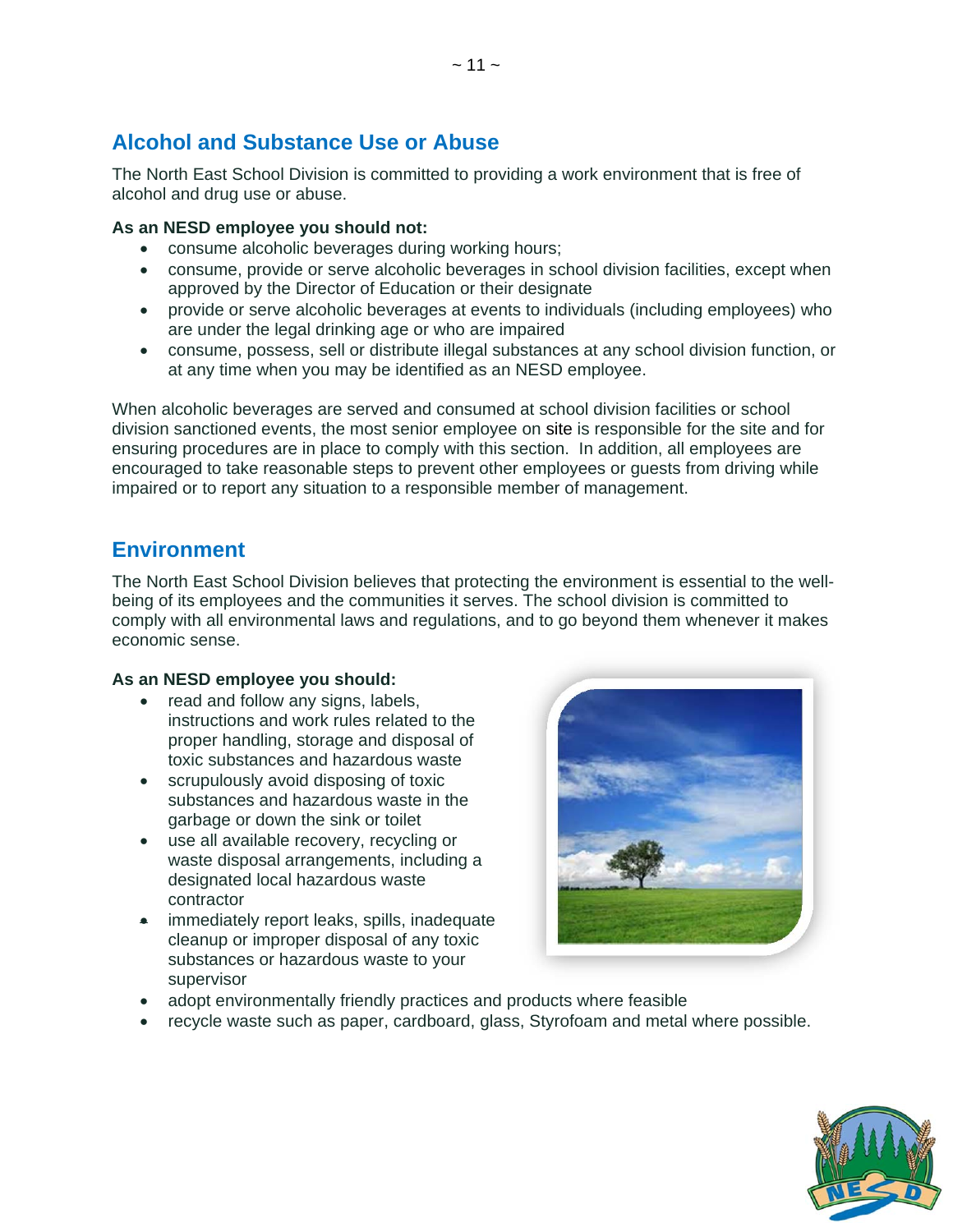# **Intellectual Property**

North East School Division employees create significant and valuable written works, technology and data compilations. They also identify problems and develop solutions by making improvements to equipment, tools and processes. These creations and solutions developed and owned by the school division constitute intellectual property.

In general, you should treat our intellectual property as confidential information. If you are unsure whether certain information you create, access, or use in your work is considered to be intellectual property, please contact your supervisor for assistance.

## **As an NESD employee you should:**

- understand the different types of intellectual property, and find out what kind of intellectual property you might create, work with or come into contact with in your job
- ensure that intellectual property is addressed in contracts with third parties
- talk to your supervisor if you think something you have created in the course of your work duties should have intellectual property protection.



# **Use of the Internet, Email and Electronic and Social Media**

Computers, networks, the internet, software and wireless devices are high-performance tools that are vital to the school division operations. Our communications should be respectful, responsible and professional in tone. For example, we must not knowingly transmit, view, generate, print, retrieve, download or store any communication of a discriminatory, defamatory, obscene, damaging (such as viruses), threatening or harassing in nature, or any material that is inappropriate for the work environment.

When using NESD computer systems and accessing information, all employees must be

properly identified at all times which means access to passwords must be strictly controlled. This applies to access given to third parties through NESD systems.

All computer hardware, software, email, voicemail and internet accounts provided to employees are the property of NESD and may be monitored, recorded and accessed by authorized NESD representatives in accordance with the NESD acceptable use policy and applicable law. In addition, all information stored, processed or transmitted on any NESD system or network is considered the property of NESD. Therefore, communication conducted over any network generally is not considered private.

# **As an NESD employee you are required to:**

- comply with the NESD technology acceptable use policy
- do everything in their power to ensure these tools and the data they process are protected against loss, damage or corruption
- be properly identified at all times
- take the necessary steps to protect our login id, password, digital signature or other means we use to identify ourselves to the NESD computer network

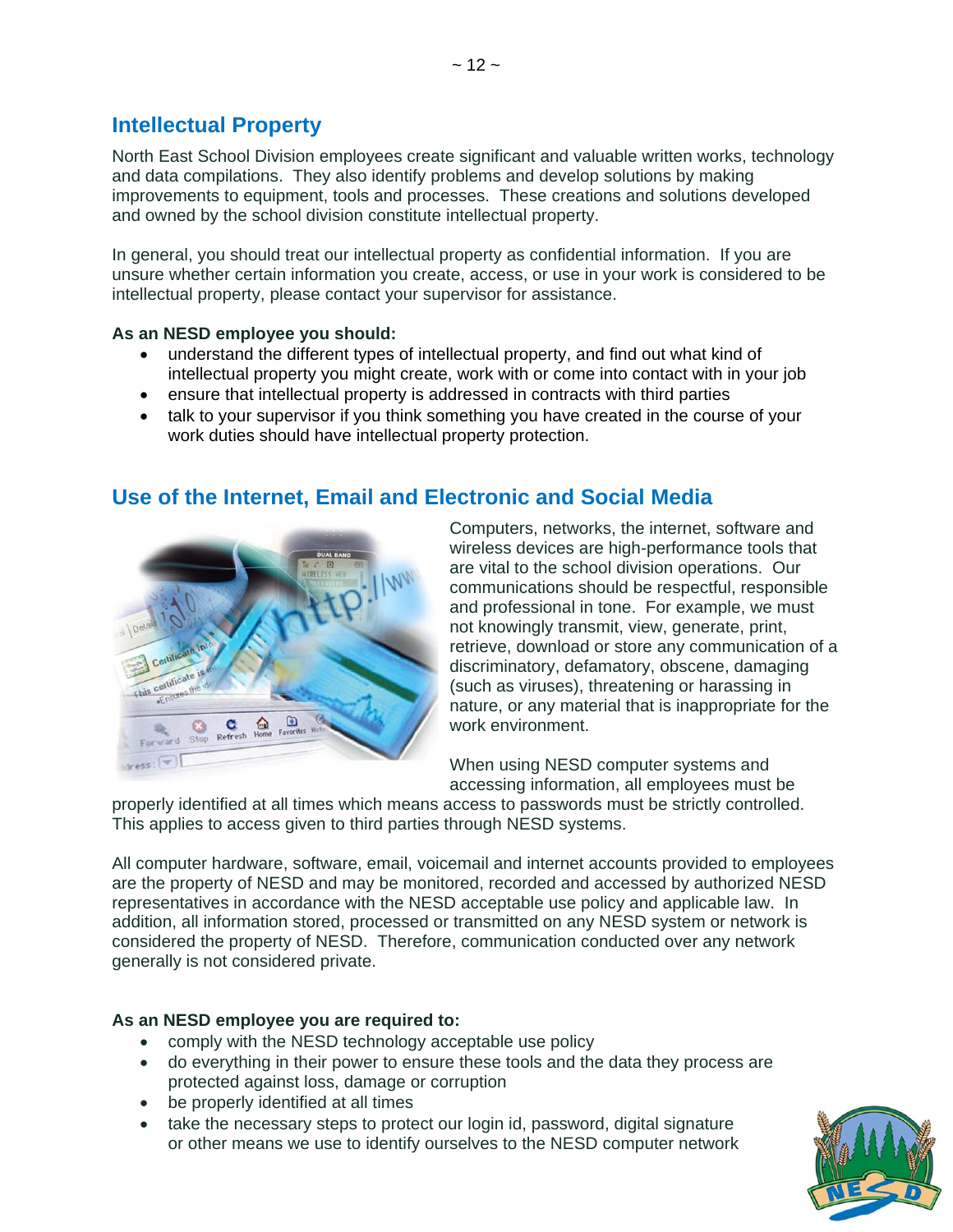# **Appropriate Work Attire**

The North East School Division encourages its employees to dress comfortably. However, it is critical that all employees maintain a professional appearance while in the workplace, or while attending company-sanctioned events. As such, appropriate attire should be worn at all times, in keeping with recognized standards, in order to project a positive North East School Division culture. This includes being neat, clean and having regard for personal hygiene and grooming.

Respecting the specific responsibilities of each employee role along with adherence to workplace safety, there are variations in what may or may not be appropriate work attire.

Typical examples of inappropriate dress are listed below to provide guidelines for employees use when choosing their work attire:

- Jogging suits, sweat suits, leotards, tights, spandex, or sweat pants.
- Casual Shorts, leggings or bike shorts.
- tank tops or muscle shirts.
- See-through, sheer or mesh garments
- Mini-skirts
- Any clothing that is worn, torn, frayed, or has visible patches or holes.
- Bare feet.
- Bathing suits.
- Any clothing that exposes the midriff
- Halter tops or bra tops.
- Any undergarments worn as outer garments.
- Any clothing with low neck lines

Dress Code

*This is not an exhaustive list and in some circumstances, the examples listed above are considered appropriate. Please discuss what acceptable dress expectations are for you with your supervisor*.

# **Reporting Violations of the Code**

#### **Our Responsibility:**

Safeguarding the reputation of the North East School Division and complying with this Code, is the responsibility of every employee, in every location, every job, at every level, and at all times.

If possible, an employee may attempt to deal directly with the person alleged to have engaged in behaviour contrary to the Code, by asking him/her to stop such behaviour. If that is not possible, or if it does not resolve the problem, a member may bring forward a complaint as per the Policies of the NESD.

## **Reporting Violations:**

If you become aware of or suspect any violation of the Code (or related policies) by any employee that cannot be handled directly, we all have a responsibility to report it immediately. Generally we should report violations to our supervisor. However, if you are uncomfortable in reporting to your supervisor, it should be reported through some other means available to us, such as the Human Resources Department. In addition, if you are aware of or suspect any violation by a member of executive council or a trustee, it should be reported to the Director of Education for further follow up.